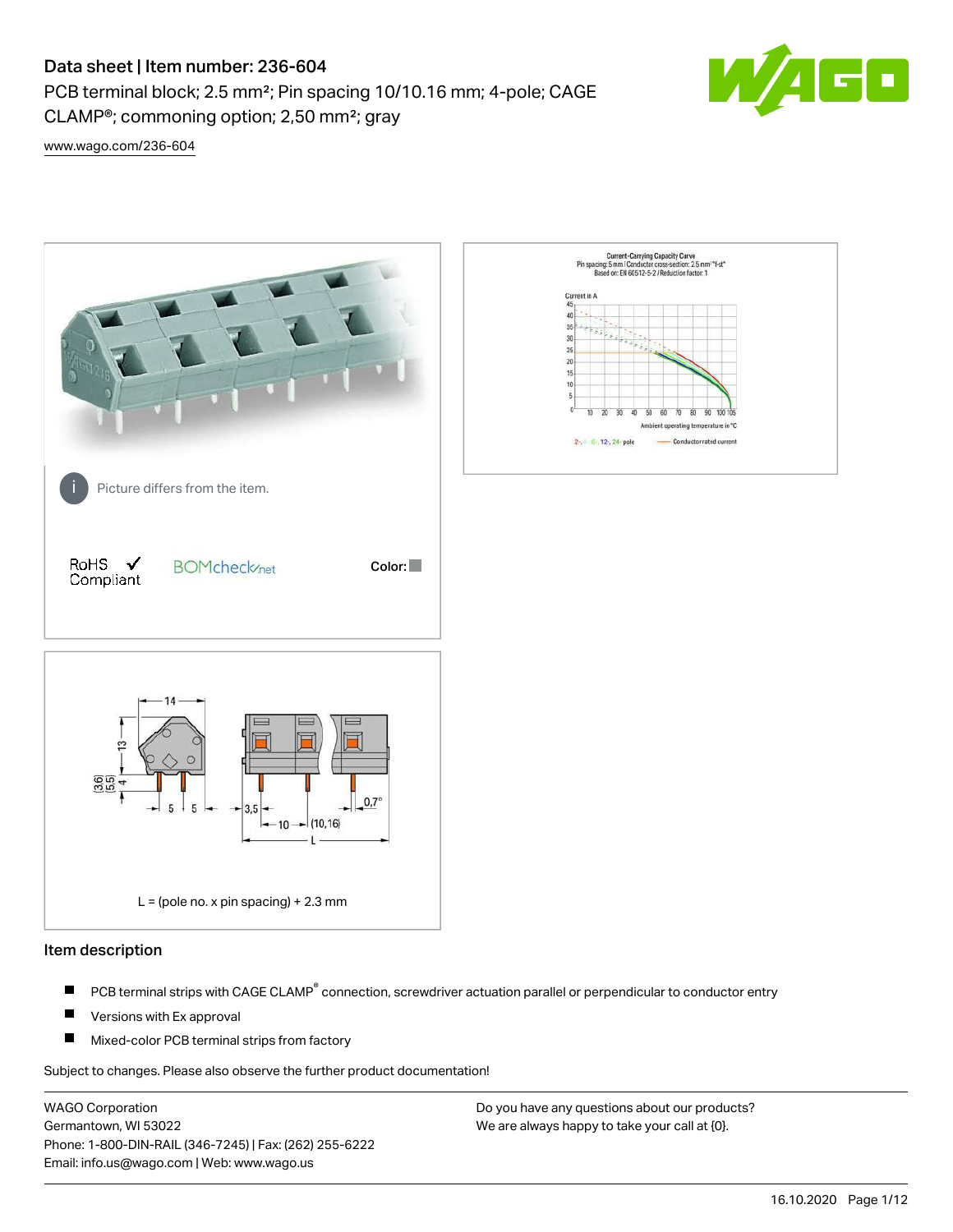

- $\blacksquare$ Operating tools for factory wiring
- $\blacksquare$ 45° conductor entry angle permits a wide range of applications and wiring options
- $\blacksquare$ Set to metric or inch pin spacing by compressing PCB terminal strips or pulling them apart

## Data

## Electrical data

#### Ratings per IEC/EN 60664-1

| Ratings per                 | IEC/EN 60664-1                                                        |
|-----------------------------|-----------------------------------------------------------------------|
| Rated voltage (III / 3)     | 630 V                                                                 |
| Rated surge voltage (III/3) | 8 <sub>kV</sub>                                                       |
| Rated voltage (III/2)       | 1000V                                                                 |
| Rated surge voltage (III/2) | 8 <sub>kV</sub>                                                       |
| Nominal voltage (II/2)      | 1000V                                                                 |
| Rated surge voltage (II/2)  | 8 <sub>kV</sub>                                                       |
| Rated current               | 24 A                                                                  |
| Legend (ratings)            | $(III / 2)$ $\triangle$ Overvoltage category III / Pollution degree 2 |

#### Ratings per UL 1059

| Approvals per                  | UL 1059 |
|--------------------------------|---------|
| Rated voltage UL (Use Group B) | 300 V   |
| Rated current UL (Use Group B) | 15 A    |
| Rated voltage UL (Use Group D) | 300 V   |
| Rated current UL (Use Group D) | 10 A    |

#### Ratings per CSA

| Approvals per                   | CSA   |
|---------------------------------|-------|
| Rated voltage CSA (Use Group B) | 300 V |
| Rated current CSA (Use Group B) | 15 A  |
| Rated voltage CSA (Use Group D) | 300 V |
| Rated current CSA (Use Group D) | 10 A  |

## Connection data

| Connection technology | CAGE CLAMP                              |
|-----------------------|-----------------------------------------|
| Actuation type        | Operating tool                          |
| Solid conductor       | $0.08$ 2.5 mm <sup>2</sup> / 28  12 AWG |

Subject to changes. Please also observe the further product documentation!

| <b>WAGO Corporation</b>                                | Do you have any questions about our products? |
|--------------------------------------------------------|-----------------------------------------------|
| Germantown, WI 53022                                   | We are always happy to take your call at {0}. |
| Phone: 1-800-DIN-RAIL (346-7245)   Fax: (262) 255-6222 |                                               |
| Email: info.us@wago.com   Web: www.wago.us             |                                               |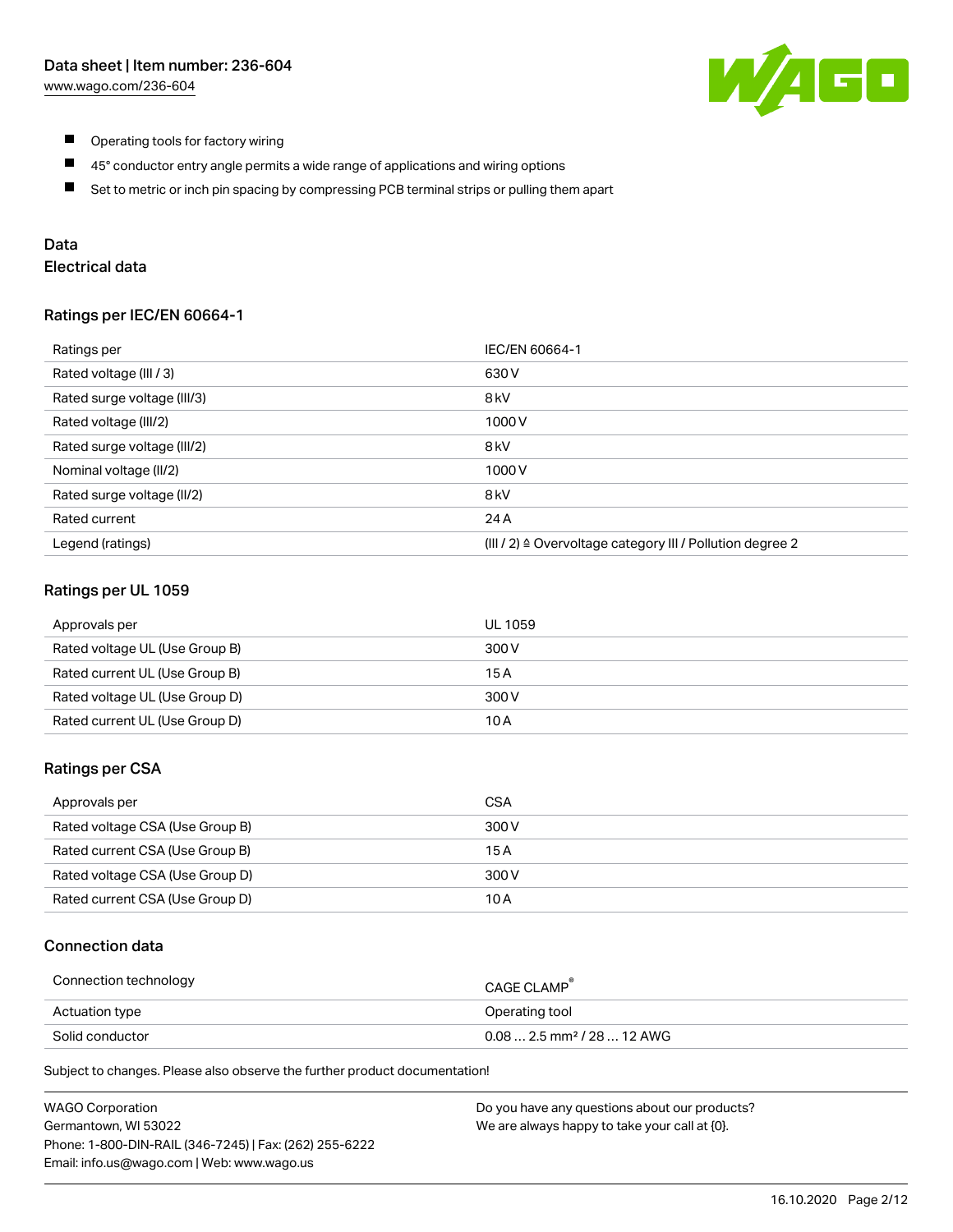[www.wago.com/236-604](http://www.wago.com/236-604)



| Fine-stranded conductor                           | $0.082.5$ mm <sup>2</sup> / 28  12 AWG |
|---------------------------------------------------|----------------------------------------|
| Fine-stranded conductor; with insulated ferrule   | $0.251.5$ mm <sup>2</sup>              |
| Fine-stranded conductor; with uninsulated ferrule | $0.251.5$ mm <sup>2</sup>              |
| Strip length                                      | $56$ mm / 0.2  0.24 inch               |
| Conductor connection direction to PCB             | 45°                                    |
| Pole No.                                          | 4                                      |
| Total number of connection points                 | 4                                      |
| Total number of potentials                        | 4                                      |
| Number of connection types                        |                                        |
| Number of levels                                  |                                        |
| Note (conductor cross-section)                    | 12 AWG: THHN, THWN                     |

## Physical data

| Pin spacing                          | 10/10.16 mm / 0.394/0.4 inch |
|--------------------------------------|------------------------------|
| Width                                | 42.3 mm / 1.665 inch         |
| Height                               | 17 mm / 0.669 inch           |
| Height from the surface              | 13 mm / 0.512 inch           |
| Depth                                | 14 mm / 0.551 inch           |
| Solder pin length                    | 4 mm                         |
| Solder pin dimensions                | $0.7 \times 0.7$ mm          |
| Drilled hole diameter with tolerance | $1.1$ <sup>(+0.1)</sup> mm   |

## PCB contact

| PCB contact                         | THT                                      |
|-------------------------------------|------------------------------------------|
| Solder pin arrangement              | over the entire terminal strip (in-line) |
| Number of solder pins per potential |                                          |

## Material Data

| Color                       | gray                                  |
|-----------------------------|---------------------------------------|
| Material group              |                                       |
| Insulation material         | Polyamide (PA66)                      |
| Flammability class per UL94 | V <sub>0</sub>                        |
| Clamping spring material    | Chrome nickel spring steel (CrNi)     |
| Contact material            | Electrolytic copper $(E_{\text{CL}})$ |
| Contact plating             | tin-plated                            |
| Fire load                   | $0.1$ MJ                              |

Subject to changes. Please also observe the further product documentation!

| <b>WAGO Corporation</b>                                | Do you have any questions about our products? |
|--------------------------------------------------------|-----------------------------------------------|
| Germantown, WI 53022                                   | We are always happy to take your call at {0}. |
| Phone: 1-800-DIN-RAIL (346-7245)   Fax: (262) 255-6222 |                                               |
| Email: info.us@wago.com   Web: www.wago.us             |                                               |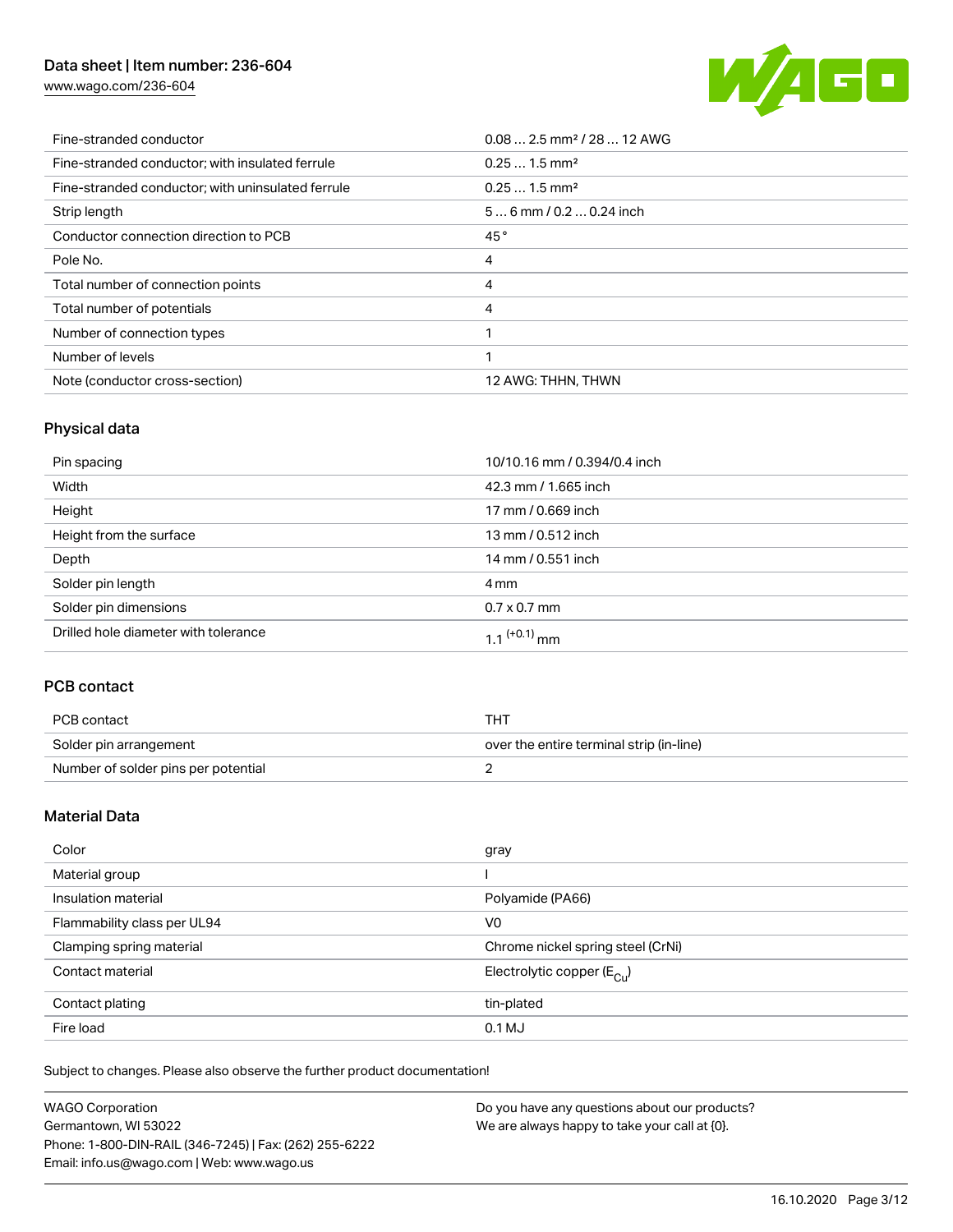[www.wago.com/236-604](http://www.wago.com/236-604)



| Weight                            | 5.2 <sub>q</sub> |
|-----------------------------------|------------------|
| <b>Environmental Requirements</b> |                  |

|                         | $-60+105$ °C |
|-------------------------|--------------|
| Limit temperature range |              |

## Commercial data

| Product Group         | 4 (Printed Circuit) |
|-----------------------|---------------------|
| Packaging type        | <b>BOX</b>          |
| Country of origin     | CН                  |
| <b>GTIN</b>           | 4044918773225       |
| Customs tariff number | 85369010000         |

## Approvals / Certificates

### Country specific Approvals

|      |                                               |                                 | Certificate     |
|------|-----------------------------------------------|---------------------------------|-----------------|
| Logo | Approval                                      | <b>Additional Approval Text</b> | name            |
| 11   | <b>CCA</b><br>DEKRA Certification B.V.        | EN 60947                        | NTR NL-<br>7109 |
| ſ1   | <b>CCA</b><br>DEKRA Certification B.V.        | EN 60998                        | NTR NL-<br>7195 |
| KEMA | <b>CCA</b><br>DEKRA Certification B.V.        | EN 60947                        | 2168090.01      |
|      | <b>CSA</b><br><b>DEKRA Certification B.V.</b> | C22.2 No. 158                   | 1673957         |

#### Ship Approvals

| Logo               | Approval                                                                   | <b>Additional Approval Text</b>               | Certificate<br>name |
|--------------------|----------------------------------------------------------------------------|-----------------------------------------------|---------------------|
| 粵<br><b>BUREAU</b> | BV<br>Bureau Veritas S.A.                                                  | <b>IEC 60998</b>                              | 11915/D0<br>BV      |
|                    | <b>DNV GL</b>                                                              | $\overline{\phantom{0}}$                      | TAE000016Z          |
|                    | Subject to changes. Please also observe the further product documentation! |                                               |                     |
| MADOM              |                                                                            | De usu kaus amu sucetiana akaut aus saadusta? |                     |

| <b>WAGO Corporation</b>                                |
|--------------------------------------------------------|
| Germantown, WI 53022                                   |
| Phone: 1-800-DIN-RAIL (346-7245)   Fax: (262) 255-6222 |
| Email: info.us@wago.com   Web: www.wago.us             |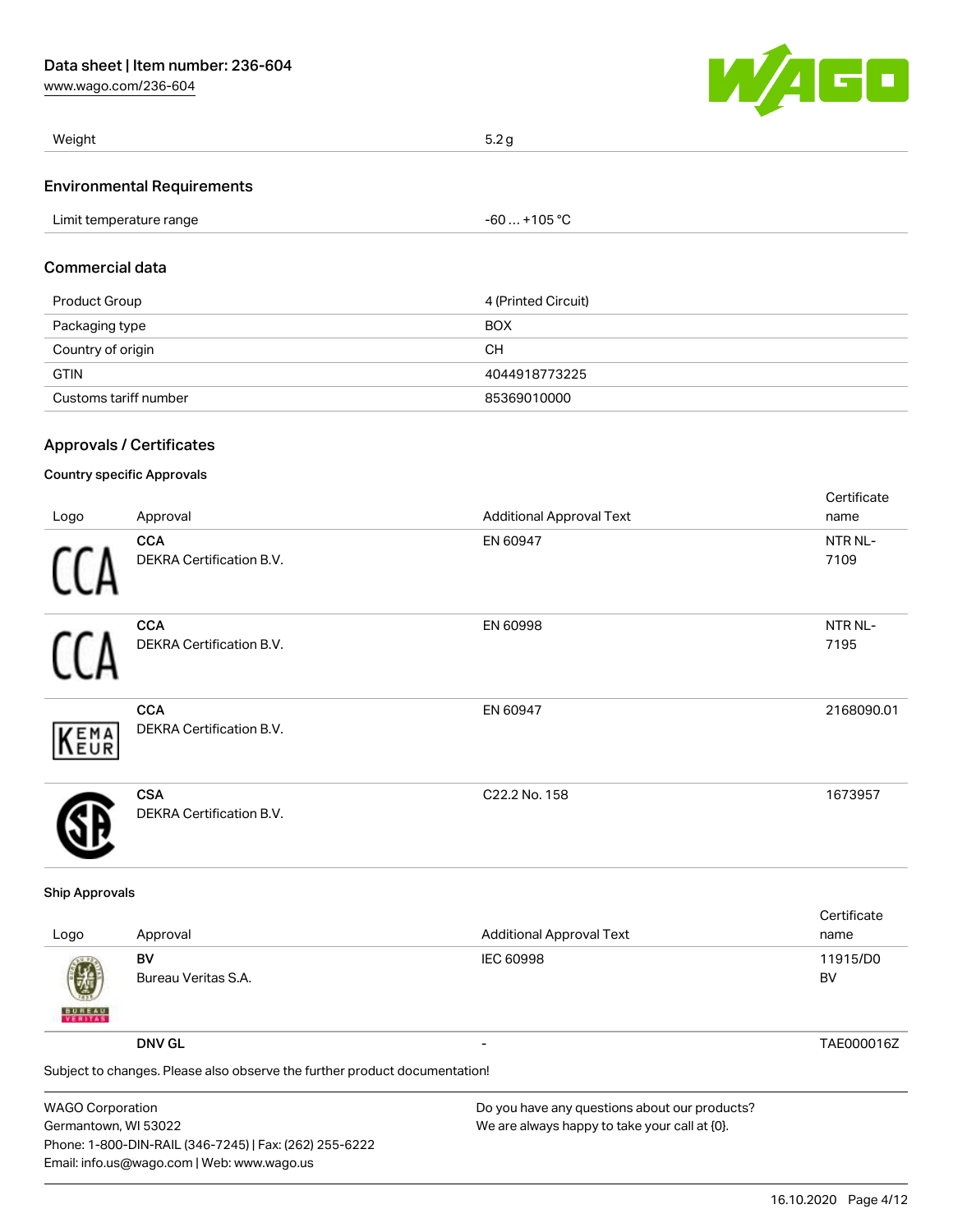

Det Norske Veritas, Germanischer Lloyd

#### UL-Approvals

|                          |                                |                                 | Certificate |
|--------------------------|--------------------------------|---------------------------------|-------------|
| Logo                     | Approval                       | <b>Additional Approval Text</b> | name        |
|                          | UR                             | <b>UL 1059</b>                  | 20180629-   |
| $\overline{\phantom{0}}$ | Underwriters Laboratories Inc. |                                 | E45172      |

### Counterpart

### Compatible products

#### ferrule

| Item no.: 216-101<br>Ferrule; Sleeve for 0.5 mm <sup>2</sup> / AWG 22; uninsulated; electro-tin plated; silver-colored  | www.wago.com/216-101 |
|-------------------------------------------------------------------------------------------------------------------------|----------------------|
| Item no.: 216-102<br>Ferrule; Sleeve for 0.75 mm <sup>2</sup> / AWG 20; uninsulated; electro-tin plated; silver-colored | www.wago.com/216-102 |
| Item no.: 216-103<br>Ferrule; Sleeve for 1 mm <sup>2</sup> / AWG 18; uninsulated; electro-tin plated                    | www.wago.com/216-103 |
| Item no.: 216-104<br>Ferrule; Sleeve for 1.5 mm <sup>2</sup> / AWG 16; uninsulated; electro-tin plated; silver-colored  | www.wago.com/216-104 |
| Item no.: 216-121<br>Ferrule; Sleeve for 0.5 mm <sup>2</sup> / AWG 22; uninsulated; electro-tin plated; silver-colored  | www.wago.com/216-121 |
| Item no.: 216-122<br>Ferrule; Sleeve for 0.75 mm <sup>2</sup> / AWG 20; uninsulated; electro-tin plated; silver-colored | www.wago.com/216-122 |
| Item no.: 216-123<br>Ferrule; Sleeve for 1 mm <sup>2</sup> / AWG 18; uninsulated; electro-tin plated; silver-colored    | www.wago.com/216-123 |
| Item no.: 216-124<br>Ferrule; Sleeve for 1.5 mm <sup>2</sup> / AWG 16; uninsulated; electro-tin plated                  | www.wago.com/216-124 |
| Item no.: 216-131<br>Ferrule; Sleeve for 0.25 mm <sup>2</sup> / AWG 24; uninsulated; electro-tin plated; silver-colored | www.wago.com/216-131 |

Subject to changes. Please also observe the further product documentation!

WAGO Corporation Germantown, WI 53022 Phone: 1-800-DIN-RAIL (346-7245) | Fax: (262) 255-6222 Email: info.us@wago.com | Web: www.wago.us

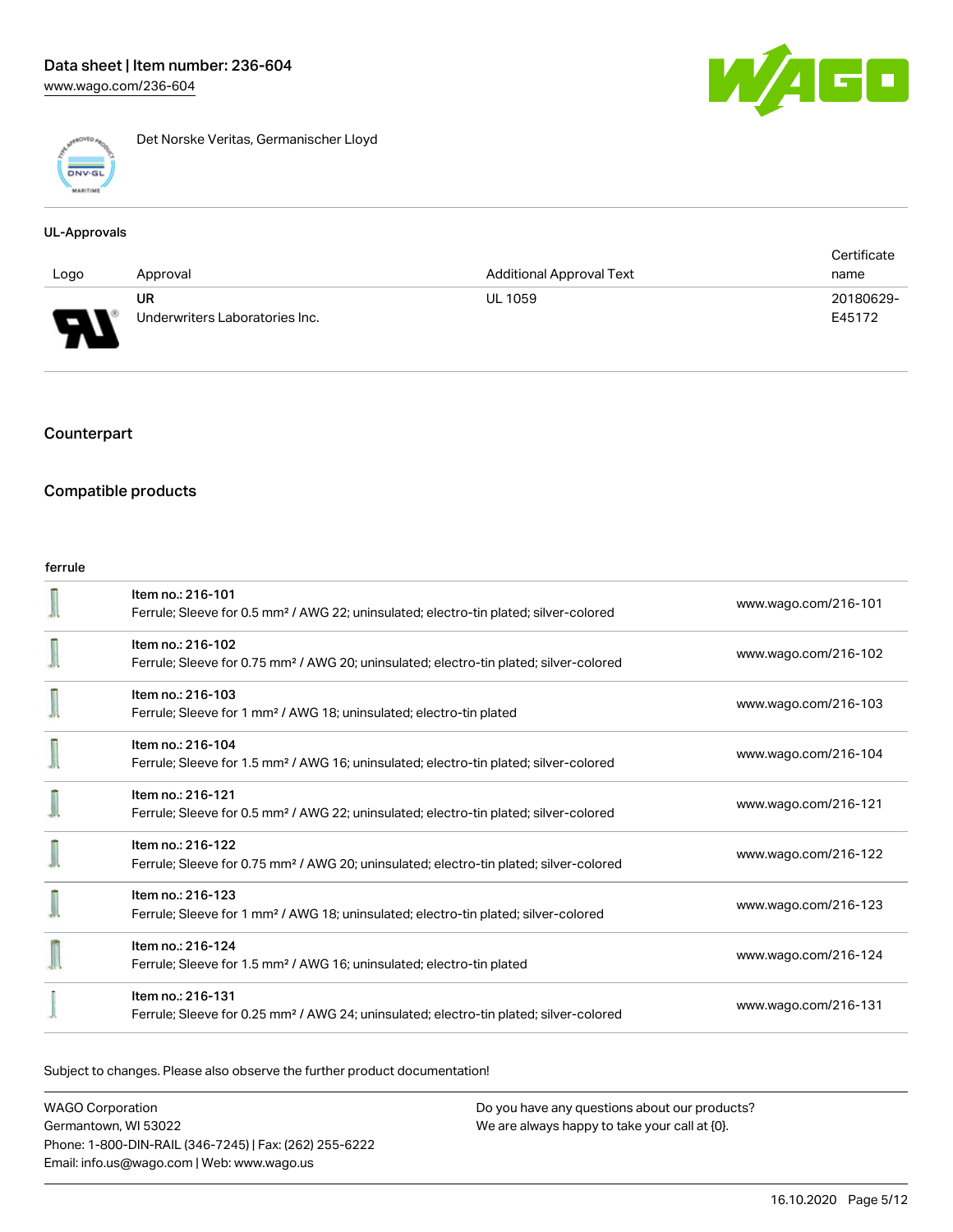[www.wago.com/236-604](http://www.wago.com/236-604)



| Item no.: 216-132<br>Ferrule; Sleeve for 0.34 mm <sup>2</sup> / AWG 24; uninsulated; electro-tin plated                                                                                           | www.wago.com/216-132 |
|---------------------------------------------------------------------------------------------------------------------------------------------------------------------------------------------------|----------------------|
| Item no.: 216-141<br>Ferrule; Sleeve for 0.5 mm <sup>2</sup> / 20 AWG; uninsulated; electro-tin plated; electrolytic copper; gastight<br>crimped; acc. to DIN 46228, Part 1/08.92                 | www.wago.com/216-141 |
| Item no.: 216-142<br>Ferrule; Sleeve for 0.75 mm <sup>2</sup> / 18 AWG; uninsulated; electro-tin plated; electrolytic copper; gastight<br>crimped; acc. to DIN 46228, Part 1/08.92                | www.wago.com/216-142 |
| Item no.: 216-143<br>Ferrule; Sleeve for 1 mm <sup>2</sup> / AWG 18; uninsulated; electro-tin plated; electrolytic copper; gastight<br>crimped; acc. to DIN 46228, Part 1/08.92                   | www.wago.com/216-143 |
| Item no.: 216-144<br>Ferrule; Sleeve for 1.5 mm <sup>2</sup> / AWG 16; uninsulated; electro-tin plated; electrolytic copper; gastight<br>crimped; acc. to DIN 46228, Part 1/08.92; silver-colored | www.wago.com/216-144 |
| Item no.: 216-151<br>Ferrule; Sleeve for 0.25 mm <sup>2</sup> / AWG 24; uninsulated; electro-tin plated                                                                                           | www.wago.com/216-151 |
| Item no.: 216-152<br>Ferrule; Sleeve for 0.34 mm <sup>2</sup> / AWG 24; uninsulated; electro-tin plated                                                                                           | www.wago.com/216-152 |
| Item no.: 216-201<br>Ferrule; Sleeve for 0.5 mm <sup>2</sup> / 20 AWG; insulated; electro-tin plated; white                                                                                       | www.wago.com/216-201 |
| Item no.: 216-202<br>Ferrule; Sleeve for 0.75 mm <sup>2</sup> / 18 AWG; insulated; electro-tin plated; gray                                                                                       | www.wago.com/216-202 |
| Item no.: 216-203<br>Ferrule; Sleeve for 1 mm <sup>2</sup> / AWG 18; insulated; electro-tin plated; red                                                                                           | www.wago.com/216-203 |
| Item no.: 216-204<br>Ferrule; Sleeve for 1.5 mm <sup>2</sup> / AWG 16; insulated; electro-tin plated; black                                                                                       | www.wago.com/216-204 |
| Item no.: 216-221<br>Ferrule; Sleeve for 0.5 mm <sup>2</sup> / 20 AWG; insulated; electro-tin plated; white                                                                                       | www.wago.com/216-221 |
| Item no.: 216-222<br>Ferrule; Sleeve for 0.75 mm <sup>2</sup> / 18 AWG; insulated; electro-tin plated; gray                                                                                       | www.wago.com/216-222 |
| Item no.: 216-223<br>Ferrule; Sleeve for 1 mm <sup>2</sup> / AWG 18; insulated; electro-tin plated; red                                                                                           | www.wago.com/216-223 |
| Item no.: 216-224<br>Ferrule; Sleeve for 1.5 mm <sup>2</sup> / AWG 16; insulated; electro-tin plated; black                                                                                       | www.wago.com/216-224 |
| Item no.: 216-241<br>Ferrule; Sleeve for 0.5 mm <sup>2</sup> / 20 AWG; insulated; electro-tin plated; electrolytic copper; gastight<br>crimped; acc. to DIN 46228, Part 4/09.90; white            | www.wago.com/216-241 |
| Item no.: 216-242<br>Ferrule; Sleeve for 0.75 mm <sup>2</sup> / 18 AWG; insulated; electro-tin plated; electrolytic copper; gastight<br>crimped; acc. to DIN 46228, Part 4/09.90; gray            | www.wago.com/216-242 |
|                                                                                                                                                                                                   |                      |

Item no.: 216-243

Subject to changes. Please also observe the further product documentation!

WAGO Corporation Germantown, WI 53022 Phone: 1-800-DIN-RAIL (346-7245) | Fax: (262) 255-6222 Email: info.us@wago.com | Web: www.wago.us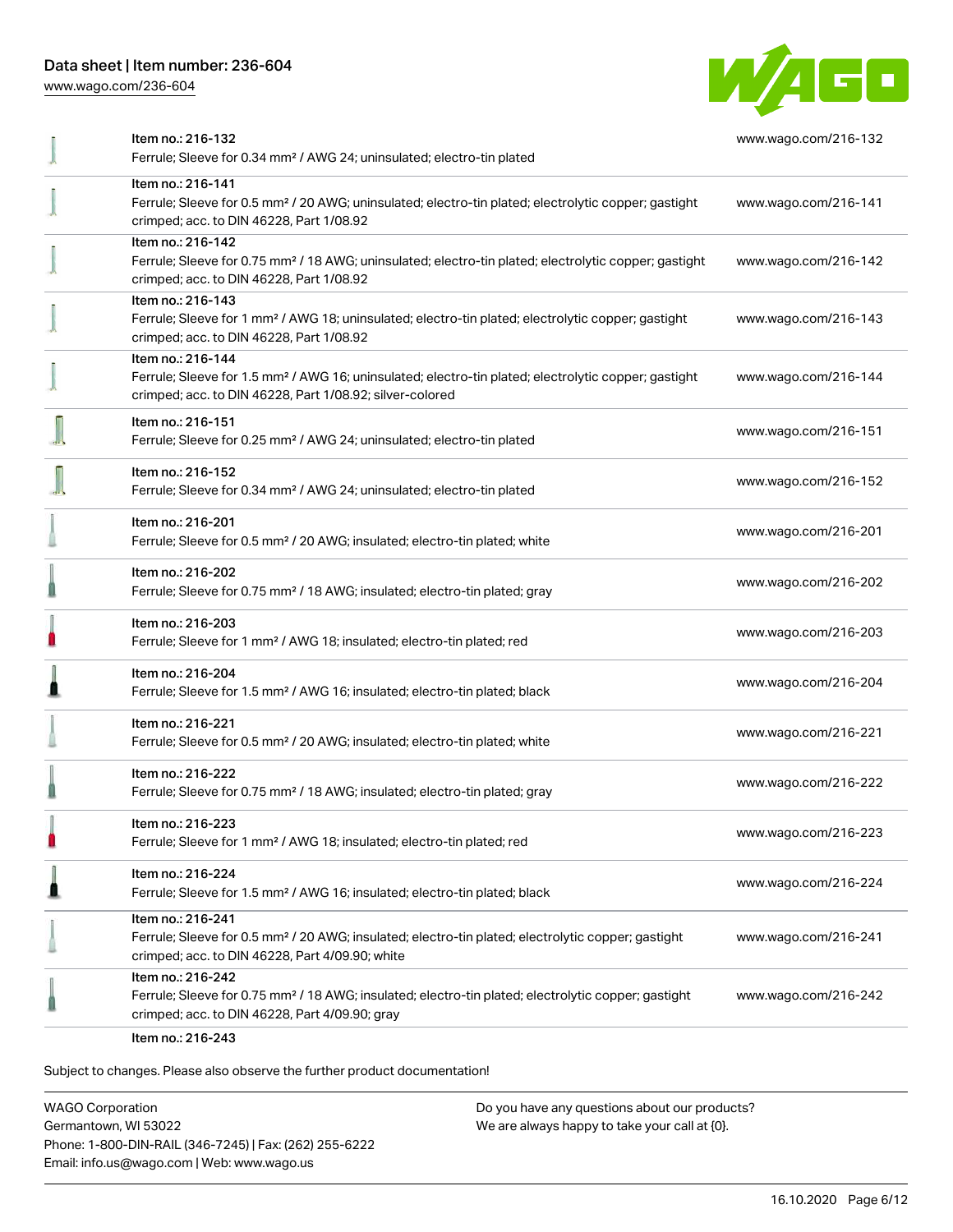

|                     | Ferrule; Sleeve for 1 mm <sup>2</sup> / AWG 18; insulated; electro-tin plated; electrolytic copper; gastight crimped; www.wago.com/216-243<br>acc. to DIN 46228, Part 4/09.90; red                      |                                   |
|---------------------|---------------------------------------------------------------------------------------------------------------------------------------------------------------------------------------------------------|-----------------------------------|
|                     | Item no.: 216-244<br>Ferrule; Sleeve for 1.5 mm <sup>2</sup> / AWG 16; insulated; electro-tin plated; electrolytic copper; gastight<br>crimped; acc. to DIN 46228, Part 4/09.90; black                  | www.wago.com/216-244              |
|                     | Item no.: 216-262<br>Ferrule; Sleeve for 0.75 mm <sup>2</sup> / 18 AWG; insulated; electro-tin plated; electrolytic copper; gastight<br>crimped; acc. to DIN 46228, Part 4/09.90; gray                  | www.wago.com/216-262              |
|                     | Item no.: 216-263<br>Ferrule; Sleeve for 1 mm <sup>2</sup> / AWG 18; insulated; electro-tin plated; electrolytic copper; gastight crimped; www.wago.com/216-263<br>acc. to DIN 46228, Part 4/09.90; red |                                   |
|                     | Item no.: 216-264<br>Ferrule; Sleeve for 1.5 mm <sup>2</sup> / AWG 16; insulated; electro-tin plated; electrolytic copper; gastight<br>crimped; acc. to DIN 46228, Part 4/09.90; black                  | www.wago.com/216-264              |
|                     | Item no.: 216-284<br>Ferrule; Sleeve for 1.5 mm <sup>2</sup> / AWG 16; insulated; electro-tin plated; electrolytic copper; gastight<br>crimped; acc. to DIN 46228, Part 4/09.90; black                  | www.wago.com/216-284              |
|                     | Item no.: 216-301<br>Ferrule; Sleeve for 0.25 mm <sup>2</sup> / AWG 24; insulated; electro-tin plated; yellow                                                                                           | www.wago.com/216-301              |
|                     | Item no.: 216-302<br>Ferrule; Sleeve for 0.34 mm <sup>2</sup> / 22 AWG; insulated; electro-tin plated; green                                                                                            | www.wago.com/216-302              |
|                     | Item no.: 216-321<br>Ferrule; Sleeve for 0.25 mm <sup>2</sup> / AWG 24; insulated; electro-tin plated; yellow                                                                                           | www.wago.com/216-321              |
|                     | Item no.: 216-322<br>Ferrule; Sleeve for 0.34 mm <sup>2</sup> / 22 AWG; insulated; electro-tin plated; green                                                                                            | www.wago.com/216-322              |
| Marking accessories |                                                                                                                                                                                                         |                                   |
|                     | Item no.: 210-332/1000-202<br>Marking strips; as a DIN A4 sheet; MARKED; 1-16 (80x); Height of marker strip: 3 mm; Strip length 182<br>mm; Horizontal marking; Self-adhesive; white                     | www.wago.com/210-332<br>/1000-202 |
|                     | Item no.: 210-332/1000-204<br>Marking strips; as a DIN A4 sheet; MARKED; 17-31 (80x); Height of marker strip: 3 mm; Strip length 182<br>mm; Horizontal marking; Self-adhesive; white                    | www.wago.com/210-332<br>/1000-204 |
|                     | Item no.: 210-332/1000-206<br>Marking strips; as a DIN A4 sheet; MARKED; 33-48 (80x); Height of marker strip: 3 mm; Strip length 182<br>mm; Horizontal marking; Self-adhesive; white                    | www.wago.com/210-332<br>/1000-206 |
|                     | Item no.: 210-332/1016-202<br>Marking strips; as a DIN A4 sheet; MARKED; 1-16 (80x); Height of marker strip: 3 mm; Strip length 182<br>mm; Horizontal marking; Self-adhesive; white                     | www.wago.com/210-332<br>/1016-202 |
|                     | Item no.: 210-332/1016-204<br>Marking strips; as a DIN A4 sheet; MARKED; 17-31 (80x); Height of marker strip: 3 mm; Strip length 182<br>mm; Horizontal marking; Self-adhesive; white                    | www.wago.com/210-332<br>/1016-204 |
|                     |                                                                                                                                                                                                         |                                   |

Subject to changes. Please also observe the further product documentation!

WAGO Corporation Germantown, WI 53022 Phone: 1-800-DIN-RAIL (346-7245) | Fax: (262) 255-6222 Email: info.us@wago.com | Web: www.wago.us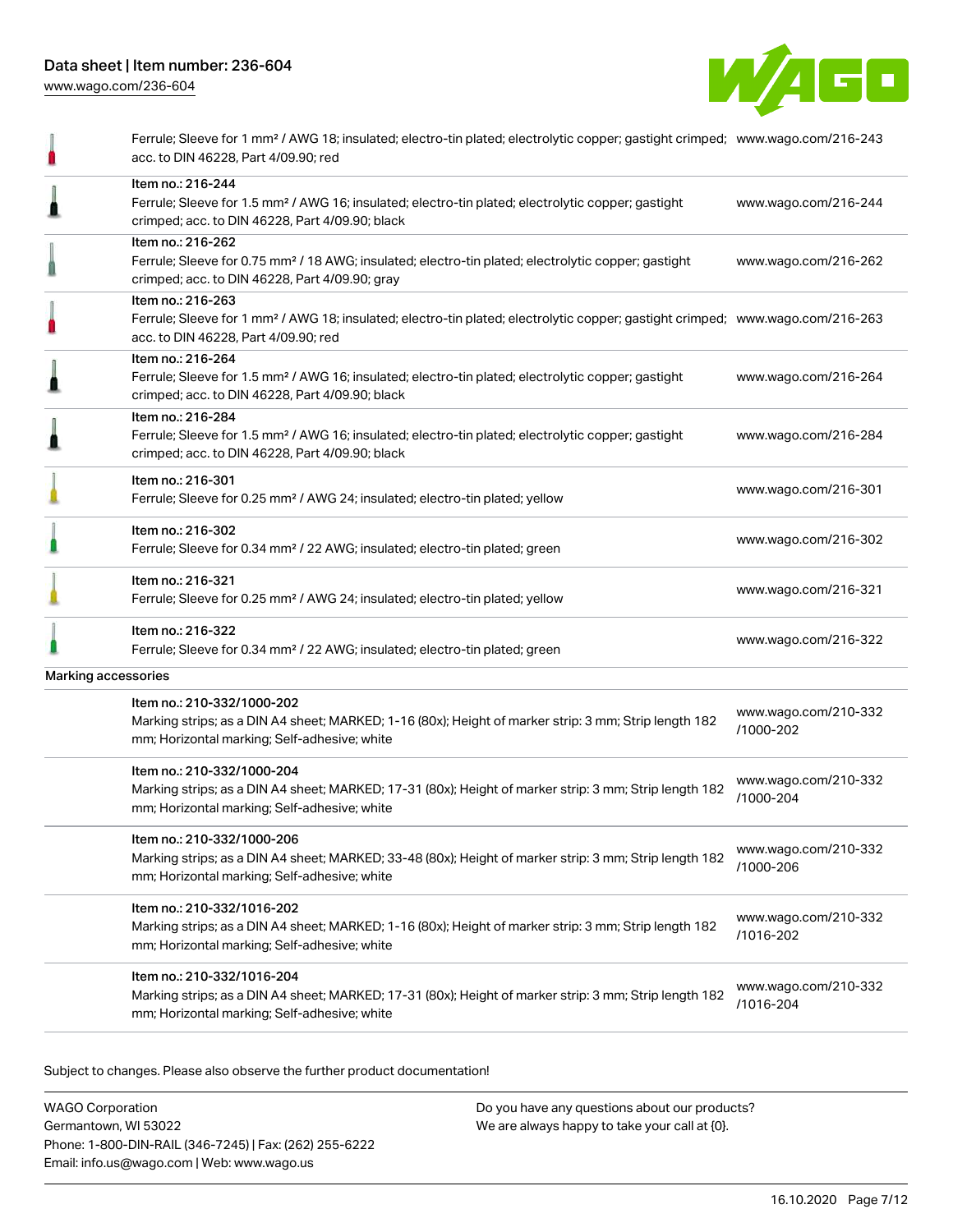

[www.wago.com/210-332](http://www.wago.com/210-332/1016-206)

#### Item no.: 210-332/1016-206

Marking strips; as a DIN A4 sheet; MARKED; 33-48 (80x); Height of marker strip: 3 mm; Strip length 182 [/1016-206](http://www.wago.com/210-332/1016-206) mm; Horizontal marking; Self-adhesive; white

| เบบเจ |                                                                                                                          |                      |
|-------|--------------------------------------------------------------------------------------------------------------------------|----------------------|
|       | Item no.: 210-657<br>Operating tool; Blade: 3.5 x 0.5 mm; with a partially insulated shaft; short; multicoloured         | www.wago.com/210-657 |
|       | Item no.: 210-658<br>Operating tool; Blade: 3.5 x 0.5 mm; with a partially insulated shaft; angled; short; multicoloured | www.wago.com/210-658 |
|       | Item no.: 210-720<br>Operating tool; Blade: 3.5 x 0.5 mm; with a partially insulated shaft; multicoloured                | www.wago.com/210-720 |
|       | Item no.: 236-332<br>Operating tool; natural                                                                             | www.wago.com/236-332 |
|       | Item no.: 236-335<br>Operating tool; gray                                                                                | www.wago.com/236-335 |

# Downloads

tools

#### Documentation

| <b>Additional Information</b> |             |        |          |
|-------------------------------|-------------|--------|----------|
| Technical explanations        | Apr 3, 2019 | pdf    | Download |
|                               |             | 3.6 MB |          |

#### CAD files

| CAD data                  |            |          |
|---------------------------|------------|----------|
| 2D/3D Models 236-604      | <b>URL</b> | Download |
| <b>CAE data</b>           |            |          |
| EPLAN Data Portal 236-604 | URL        | Download |
| ZUKEN Portal 236-604      | URL        | Download |
| <b>PCB Design</b>         |            |          |

#### Symbol and Footprint 236-604 CAx data for your PCB design, consisting of "schematic symbols and PCB footprints", URL [Download](https://www.wago.com/us/d/UltraLibrarian_URLS_236-604)

allow easy integration of the WAGO component into your development environment.

#### Supported formats:

Subject to changes. Please also observe the further product documentation!

WAGO Corporation Germantown, WI 53022 Phone: 1-800-DIN-RAIL (346-7245) | Fax: (262) 255-6222 Email: info.us@wago.com | Web: www.wago.us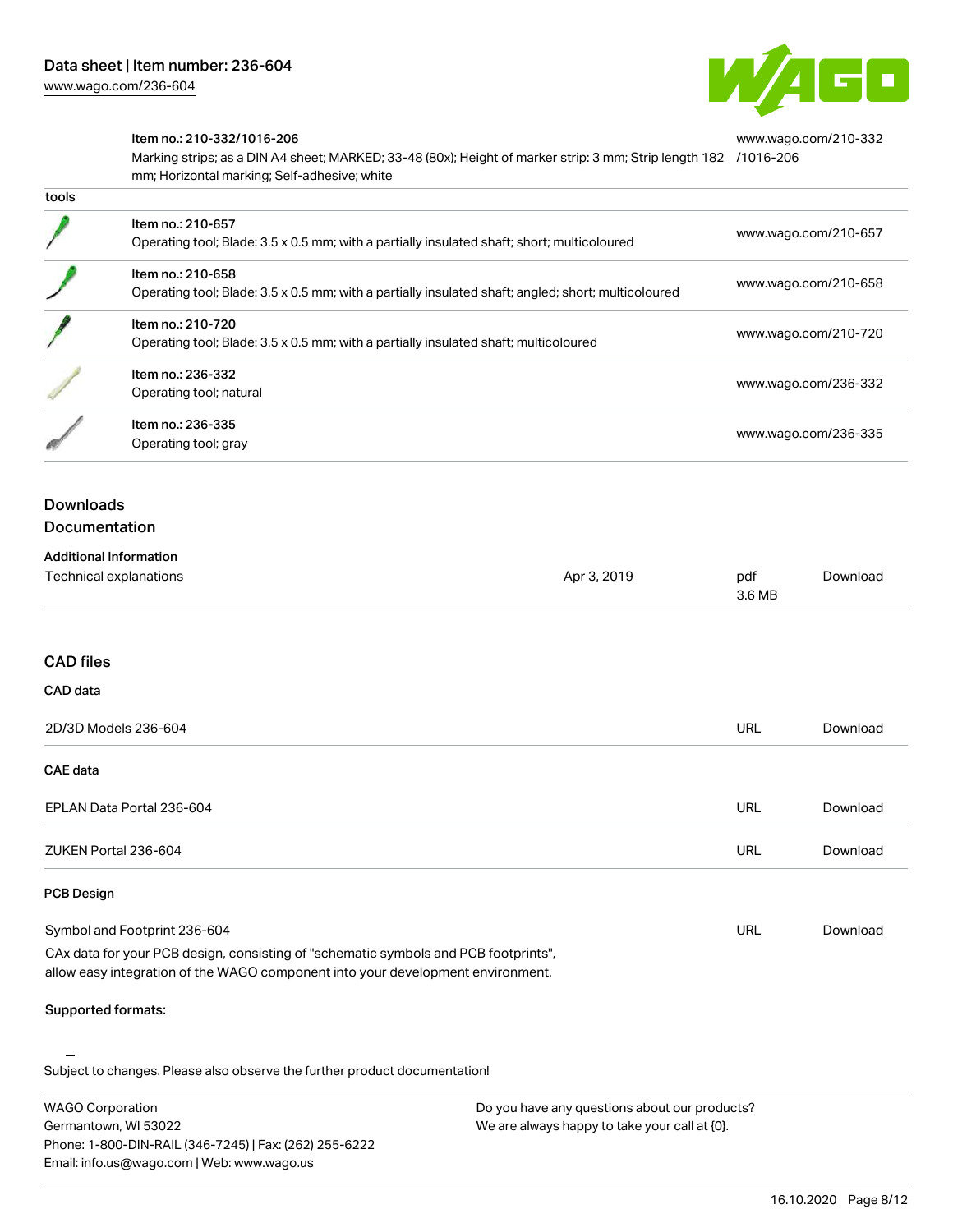[www.wago.com/236-604](http://www.wago.com/236-604)

- $\blacksquare$ Accel EDA 14 & 15
- $\blacksquare$ Altium 6 to current version
- $\blacksquare$ Cadence Allegro
- $\blacksquare$ **DesignSpark**
- П Eagle Libraries
- $\blacksquare$ KiCad
- $\blacksquare$ Mentor Graphics BoardStation
- $\blacksquare$ Mentor Graphics Design Architect
- $\blacksquare$ Mentor Graphics Design Expedition 99 and 2000
- $\blacksquare$ OrCAD 9.X PCB and Capture
- $\blacksquare$ PADS PowerPCB 3, 3.5, 4.X, and 5.X
- $\blacksquare$ PADS PowerPCB and PowerLogic 3.0
- $\blacksquare$ PCAD 2000, 2001, 2002, 2004, and 2006
- $\blacksquare$ Pulsonix 8.5 or newer
- $\blacksquare$ **STL**
- $\blacksquare$ 3D STEP
- $\blacksquare$ TARGET 3001!
- $\blacksquare$ View Logic ViewDraw
- $\blacksquare$ Quadcept
- П Zuken CadStar 3 and 4
- $\blacksquare$ Zuken CR-5000 and CR-8000

PCB Component Libraries (EDA), PCB CAD Library Ultra Librarian

#### Installation Notes

Conductor termination

Subject to changes. Please also observe the further product documentation!

WAGO Corporation Germantown, WI 53022 Phone: 1-800-DIN-RAIL (346-7245) | Fax: (262) 255-6222 Email: info.us@wago.com | Web: www.wago.us

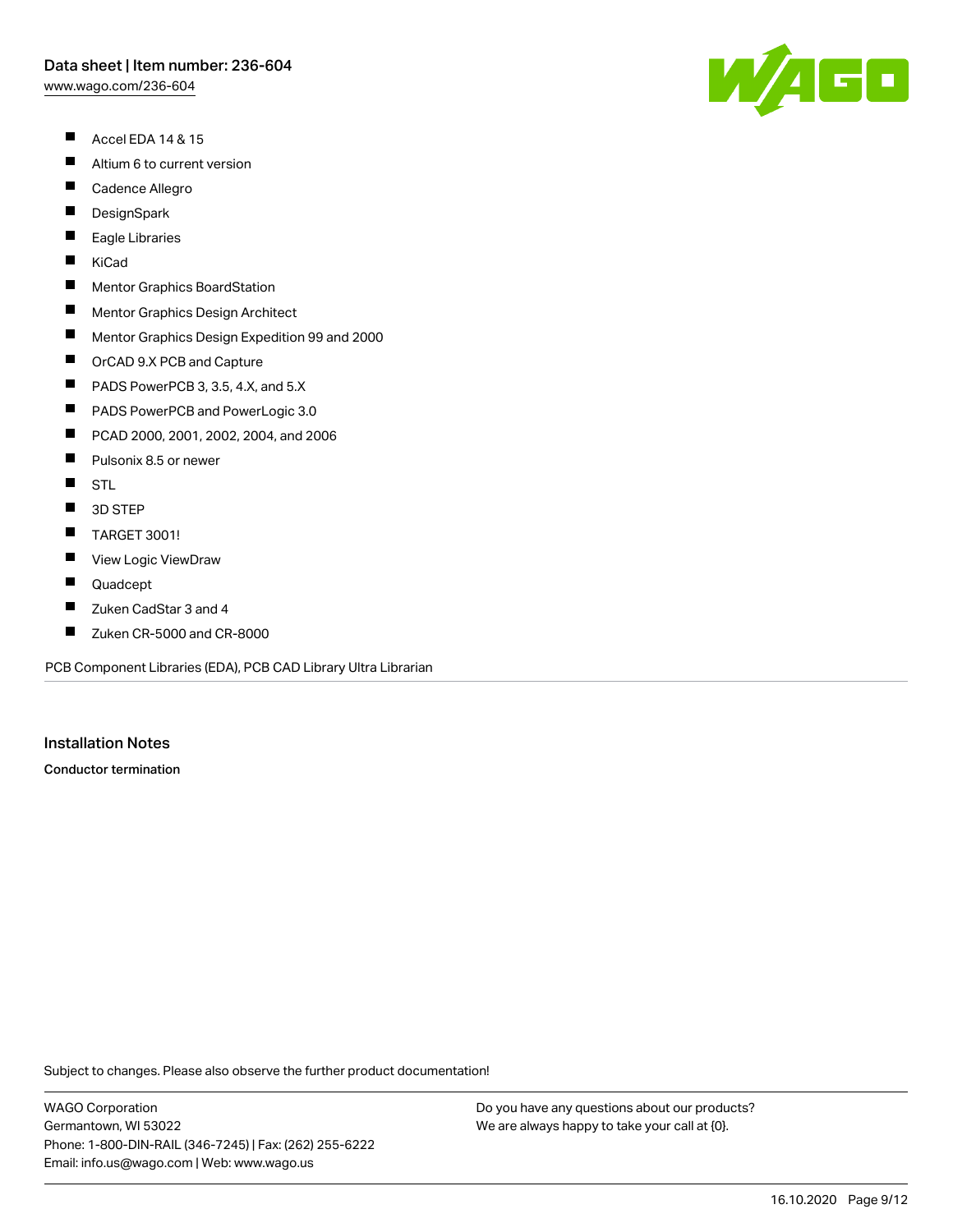### Data sheet | Item number: 236-604 [www.wago.com/236-604](http://www.wago.com/236-604)





Inserting a conductor via 3.5 mm screwdriver.

Screwdriver actuation parallel to conductor entry.



screwdriver.

Screwdriver actuation perpendicular to conductor entry.



Inserting a conductor via 3.5 mm Inserting a conductor via operating tool.

Subject to changes. Please also observe the further product documentation!

WAGO Corporation Germantown, WI 53022 Phone: 1-800-DIN-RAIL (346-7245) | Fax: (262) 255-6222 Email: info.us@wago.com | Web: www.wago.us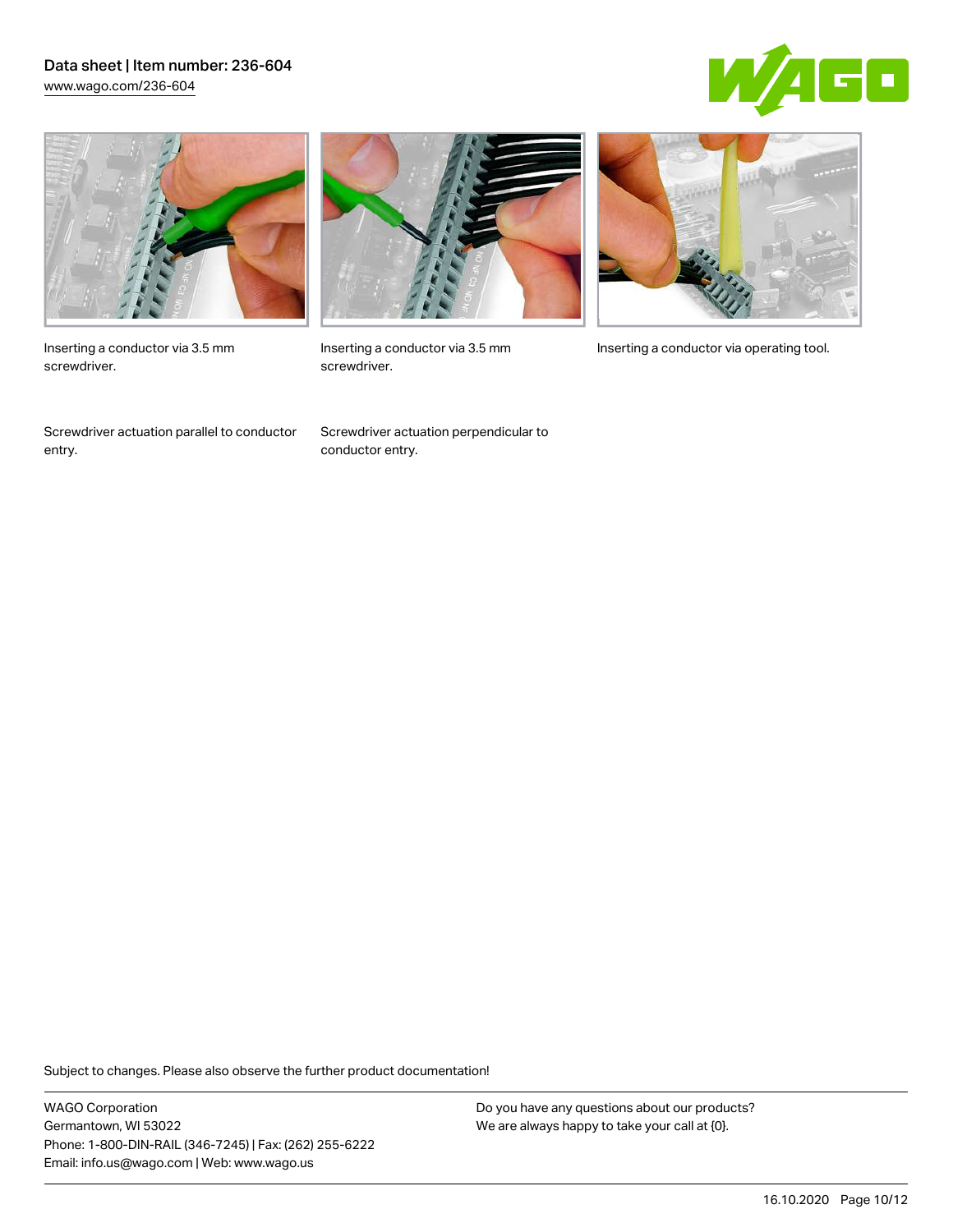## Data sheet | Item number: 236-604 [www.wago.com/236-604](http://www.wago.com/236-604)





Compared to standard screwdrivers, these operating tools are far more convenient for wiring PCB terminal strips at factory.

Installation



PCB Terminal Strips placed behind each other save space – staggering them by half the pin spacing simplifies subsequent wiring of the first row.

Installation

Subject to changes. Please also observe the further product documentation!

WAGO Corporation Germantown, WI 53022 Phone: 1-800-DIN-RAIL (346-7245) | Fax: (262) 255-6222 Email: info.us@wago.com | Web: www.wago.us